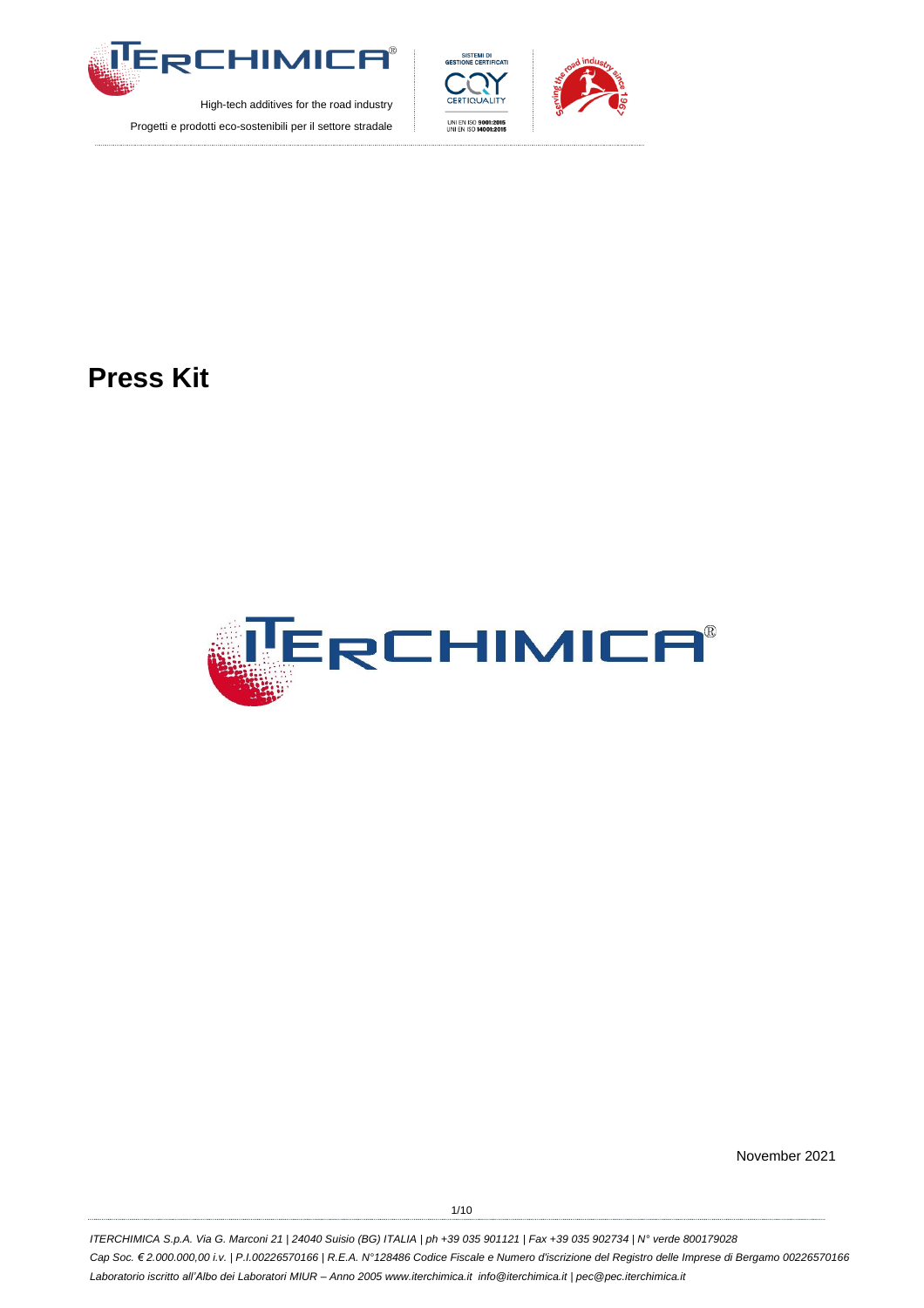

## **ABOUT US**

Iterchimica S.p.A. is an Italian firm founded in 1967 by Gabriele Giannattasio and which now operates in over 90 countries providing additives for asphalt. The company produces and distributes products that enhance both asphalt performance and the laying of road surfaces in order to increase safety, environmental sustainability, and efficiency. Iterchimica collaborates with contracting authorities, construction companies, general contractors, and design studios in roadway planning, construction, and maintenance and in the provision of products and technical support. Iterchimica labs have been certified by the Italian Ministry of Education and Research, and the company maintains ongoing partnerships with the leading Italian and international universities with specializations in paving and chemical research.

The company is certified UNI EN ISO 9001:2015 for Quality Management System and UNI EN ISO 14001:2015 for Environmental Management System.

Iterchimica S.p.A. is a founding member of the Italian association for the asphalt industry, SITEB.

An example of excellence in our industry niche, Iterchimica S.p.A. unites the technological and product experience of the company's founder, Gabriele Giannattasio, with the managerial and entrepreneurial skills of his children. Since June 2015, the company has been supported by the experience of investor-manager Vito Gamberale, a shareholder and the company's chairman, as well as of the company's CEO, Federica Giannattasio. Alessandro Giannattasio is Vice President and Head of Foreign Markets Development and Mariella Giannattasio holds the position of CFO/CEO.

#### **BRIEF HISTORY**

# **2015–2021: New organization and five-year development plan. Development of a new grapheneenhanced additive**

In 2015, the company reorganizes, including the arrival of Gamberale as a shareholder and chairman of the board of directors. With the appointment of Federica Giannattasio as the new CEO, a new five-year plan of growth and development begins, and a new organizational model, overseen by a supervisory body, and a Code of Ethics are adopted.

In 2017 the patent for a graphene-based supermodifier named Gipave® is filed. This is the result of three-year research and collaboration with Directa Plus, the University of Milan-Bicocca and G.Eco. The product contains also a specific type of selected hard plastic which is normally not included in the standard recycling chain. Target of the research project: the improvement of the physical-mechanical behaviour of asphalt pavements subjected to high traffic such as highways, airports, interports, ports, etc.

In September 2018, in collaboration with Metropolitan City of Rome and the University of Rome La Sapienza, Iterchimica tests the first section of road in the world with asphalt containing the graphene-enhanced supermodifier which, according to the first results, allows to improve the lifespan of the road by more than 250%. In 2019 the patented technology is tested on various road sections near Milan, Bergamo, in Oxfordshire (UK), at the intercontinental airport of Rome-Fiumicino and at the airport of Cagliari-Elmas. In the first half of 2020 Gipave® is also tested near Laimburg (BZ) and in Dartford (Kent -UK). In July 2020 Gipave was used for the reconstruction of the asphalt pavement of the new San Giorgio Bridge in Genoa, inaugurated on August 3rd .

The latest product formulated and developed by Iterchimica's R&D Researchers is *CHS anti-ageing,* a new solution that slows down the ageing process of bitumen caused by long exposure to atmospheric agents and thermal changes. Thanks to the use of *CHS anti-ageing*, by slowing down the oxidation processes, it is possible to reduce the effects of time, extend the pavement's service life and prevent the typical pavement distresses such as raveling, cracking and potholes formation.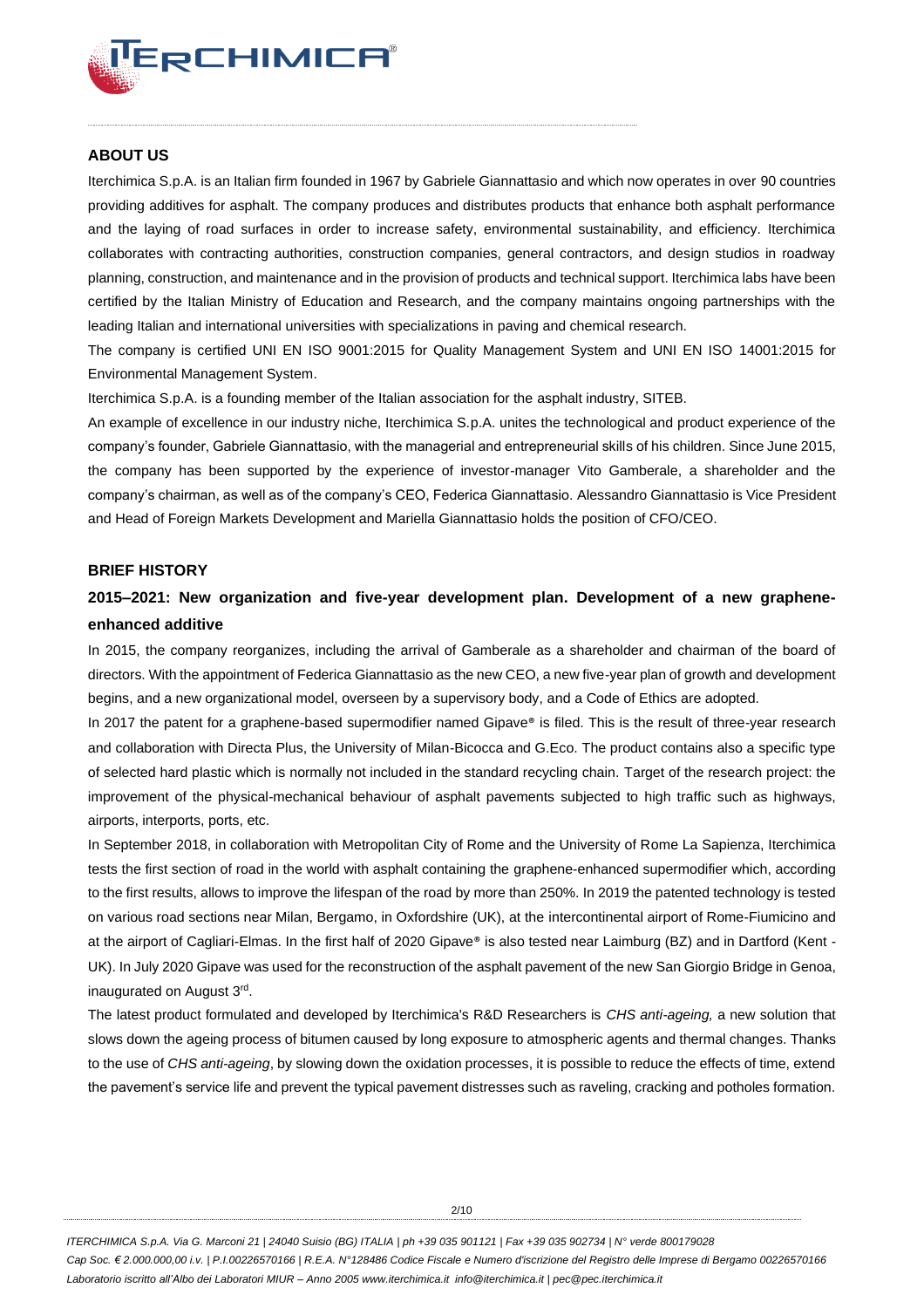

#### **2010–2014: Internationalization and university partnerships**

With the help of partnerships with numerous universities and research centers, advanced products are developed that are now a part of Iterchimica's technology portfolio, including anti-smog and anti-freeze additives and fiber compounds and polymers that improve a pavement's performance and durability.

Despite the crisis that hit the road-construction industry, revenues continue increasing to consolidate at current levels, both in Italy and abroad.

### **2000–2010: Research and development with universities**

Launch of Project Polago in collaboration with the University of Milan-Bicocca for the creation of an "active" rubber powder to be used in paving. Launch of numerous, ongoing partnerships with the leading Italian universities and the start of a commercial presence abroad.

#### **1991–2000: First additives for reclaimed asphalt**

New systems for pavement reclamation and for adherence improvement. Partnerships with Società Autostrade, Pavimental, and public bodies throughout Italy.

#### **1990: Research and development with Enichem**

Major contract with Enichem for the study and creation of bitumen additives, which were in their early stages at the time and have become a commonly used technology.

#### **1980–1990: Sports facilities, from packed earth/clay to performance asphalt**

Invention of synthetics to replace the packed earth or clay of sports facilities with performance asphalt using synthetic resins.

Construction of complete stadiums in Cagliari, Calenzano (FI), Chieri (TO), Torrino (Rome), and elsewhere for 150 athletics tracks throughout Italy and 300 tennis facilities, gyms, and other sports facilities.

#### **1970–1980: Ongoing development of new solutions**

Iterchimica invents "buffer" joints, concrete protection for viaducts, and painting and injection technologies. Products used by ANAS, local governments, Società Autostrade, Pavimental, and Enel.

#### **1967–1970: Invention of new technologies**

Iterchimica invents cold-mix asphalt for road maintenance and develops new emulsifiers and anti-stripping agents. These products gain rapid popularity within the industry throughout Italy.

#### **1967: Company foundation**

Iterchimica begins operations in Saronno, specializing in the production of additives to extend the life of road surfaces given the constant rise in traffic, while also increasing maintenance standards. Milestones: the laboratory and the assistance of clients on worksite.

## **NEW TECHNOLOGIES TO GIVE BETTER ROADS TO THE COMMUNITY**

Although it may not be apparent to the untrained eye, different types of asphalt and pavement in general can have very different characteristics and levels of performance. Iterchimica however, is one of the world's most experienced, most capable companies in this field and is able to offer a wide range of solutions to every need.

3/10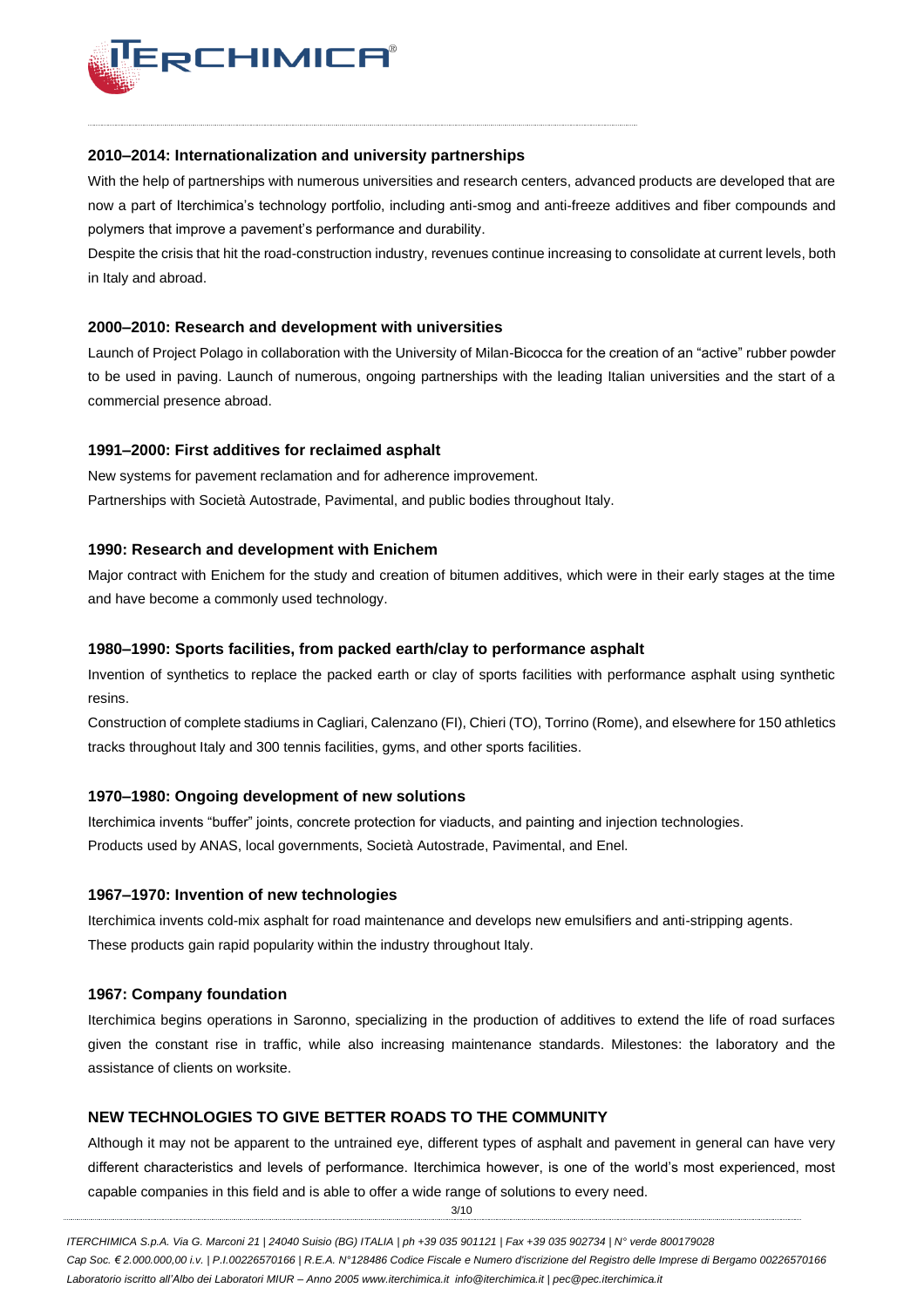

With the help of Iterchimica's asphalt additives, it is now possible to achieve optimal performance levels based on the characteristics of the bitumen and aggregates used and depending on the conditions under which the pavement is to be used.

These additives can be divided into a number of categories, the most important of which are as follows:

- **Anti-stripping agents:** these are complex chemicals that ensure an ideal bond between bitumen and aggregate. They combat the stripping action of water and increase bitumen's resistance to water and to cyclical and mechanical stresses. They increase the durability and resistance of the asphalt and extend the amount of time that can pass between the production and laying of the asphalt, thereby facilitating the rolling process.
- **Rejuvenators:** these complex chemicals make it possible to reclaim and reuse old asphalt. Rejuvenators alter the chemical and physical structure of the old asphalt and reduce the rigidity of the new pavement produced with this milled asphalt. They also improve the bond between bitumen and aggregate, enhance water resistance, and make it easier to work with the reclaimed asphalt.
- **Flux oils:** these additives lower the viscosity of bitumen to extend the amount of time that can be taken when laying the pavement.
- **Fibres:** these are used as stabilizers and/or thickeners in improved paving in which high levels of bitumen are required. They can be natural, mineral, or synthetic and are provided with the appropriate dosing equipment. They strengthen and thicken the bitumen and are used to produce permeable asphalt and/or for roads with heavy traffic and for heavy trucks, as well as for airport runways.
- **Polymers**: these improve the mechanical properties and performance of the asphalt and significantly reduce surface deformations under high temperatures, thereby increasing the life of the road surface.
- **Gipave, graphene-enhanced polymeric supermodifier:** the latest innovation developed in Iterchimica's laboratories is a polymeric compound that contains graphene and a specific type of selected hard plastic, which would not normally be recycled, usually ending up in a waste-to-energy plant. The new technology allows to enhance the performances of asphalt pavements, making them more resistant to fatigue and thermal excursions. The result is an asphalt pavement that lasts more than twice as long.

In addition to additives that modify the characteristics of asphalt, Iterchimica provides solutions for adding colour to paved surfaces (either with surface coatings or colorants and/or resins that change the colour of the paving mix itself), as well as anti-smog products that reduce pollutants or Iterchimica's Winterpave®, an anti-freeze product that inhibits the formation of ice on the road surface.

## **GREEN PRODUCTS AND TECHNOLOGIES**

Iterchimica has always placed particular emphasis on developing technologies and processes with a low environmental impact. This specific know-how, which we have developed over time, has made us a world leader in our industry in "green" innovation.

The great "environmental friendliness" of Iterchimica's products can be seen in many aspects.

## **RECLAIMING MATERIALS AND EXTEND USEFUL LIFE**

- 1. We have products that reduce environmental impact (and costs) in that they allow for:
	- a. Excellent percentages of recycled asphalt (up to 100%) without sacrificing on performance levels
	- b. The laying of thinner pavements without reducing performance, which reduces the amount of bitumen and aggregate used, thereby reducing the need for material transport

 $4/10$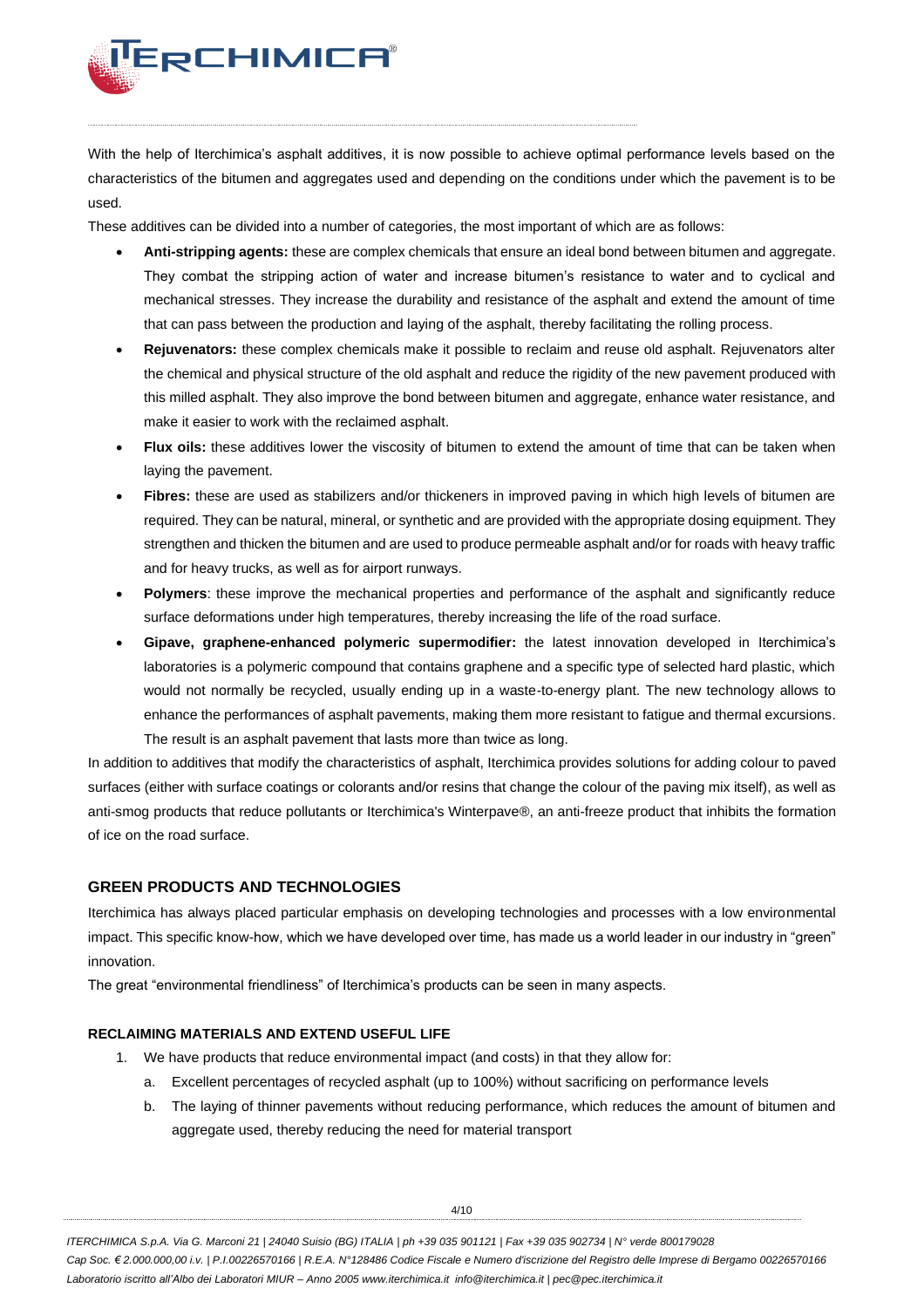

- c. Extensions to the useful life of a road surface, thereby reducing the impact of ordinary and extraordinary maintenance work (for example, with Gipave it is possible to avoid introducing about 200 tons/km of CO2eq into the atmosphere)
- d. The recycling, through a patented process, of a specific type of selected hard plastic (contained in Gipave) which would not normally be included in the standard recycling chain usually ending up in waste-to-energy plants (about 20 tons/km of recycled hard plastic).

#### **LOWERING PAVEMENT TEMPERATURES TO REDUCE EMISSIONS AND UNPLEASANT ODOURS**

- 2. We also have products that reduce the environmental impact of the actual paving process, including:
	- a. additives that make it possible to produce and lay the asphalt at lower temperatures (at around 120°C, down from the usual 170°C). This results in a significant energy savings, a reduction in fumes, and the ability to serve areas farther from an asphalt production facility. An asphalt mix cools during transport, but when it is possible to lay the asphalt at lower temperatures (as low as 100°C), it is also possible to transport the asphalt farther from the production plant;
	- b. additives that reduce unpleasant odours during the laying process. Although the process is not toxic and poses no risk to the health of people in the area, the unpleasant odours produced by hot bitumen are a frequent source of complaints. Iterchimica has developed additives that resolve this problem by inhibiting the agents that produce such odours.

#### **OTHER SPECIAL ADDITIVES THAT REDUCE ENVIRONMENTAL IMPACT**

- 3. There are also products that reduce the environmental impact because of intrinsic properties:
	- Anti-smog: Iterchimica has developed a substance that can be applied to the road surface to catalyze the most hazardous pollutants found in vehicle emissions (especially NOx), thereby reducing their impact and lowering pollution in the atmosphere;
	- b. Anti-freeze: This substance is added directly to the asphalt mix to inhibit the formation of ice on the road surface (down to about -5°C), thereby significantly increasing road safety and reducing the need for salt and gravel on the road;
	- c. Reduction of traffic noise and vibration: Itersilens is a product that significantly reduces traffic noise and related vibrations. The rubber powder used in this product is also ecological in that it is derived from reclaimed tires.

## **BENEFITS OF ITERCHIMICA ADDITIVES**

Using Iterchimica additives to construct new infrastructures results in significant cost savings both during construction and throughout the life of the infrastructure, given that these new technologies lead to a considerable increase in pavement life while also reducing the frequency and scope of maintenance.

The benefit of using Iterchimica additives over standard products comes in the ability to custom design the additiveaggregate mix for each type of climate, context, and traffic to achieve the precise performance levels required for the project.

Thanks to the scientific and technical know-how that we have acquired over nearly five decades of doing business and to the experience of our technical staff, including with highly specific applications (e.g. airports, extreme climates, atypical materials and contexts, etc.), Iterchimica is able to provide consulting services and construction support. Our in-house

5/10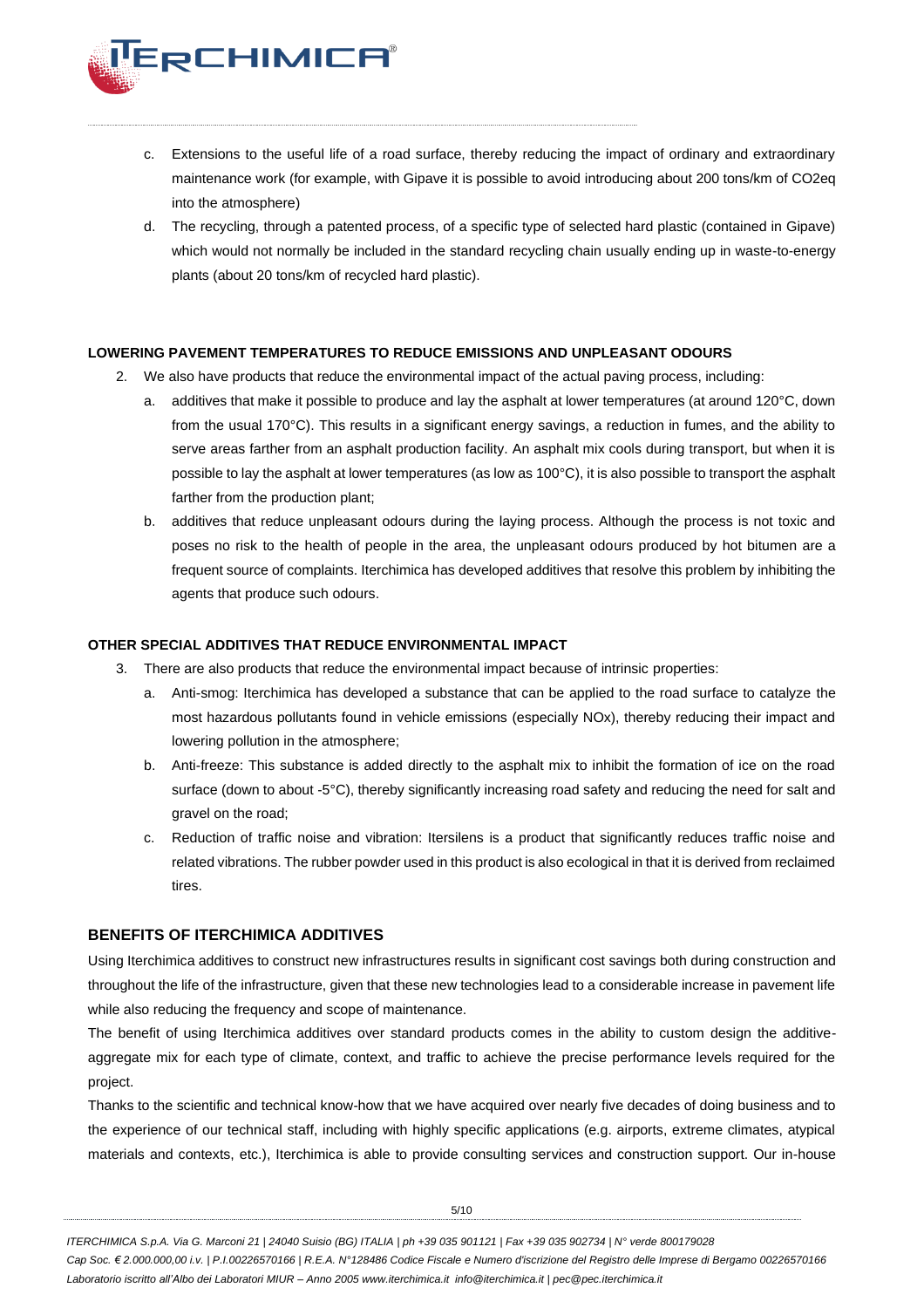

research and development centres are able to find the most technically appropriate and cost-effective solution for the task at hand.

### **RESEARCH AND INNOVATION**

Over the years, Iterchimica has continued investing in research and innovation (on average the 5% of its turnover), so that we now have four labs working hand in hand with the production plants that are essential to our organization and set us apart in the global marketplace. These labs include a Chemistry Lab, a Bitumen Lab, an Emulsions Lab, and a Materials Lab (for aggregates), in which 10 researchers and technicians work both on developing new products and on conducting product testing and testing to support our consulting efforts.

The equipment used in these labs is worthy of some of the world's most innovative research centres and represents a body of experience gained throughout the world. By providing our products in over 90 nations, Iterchimica is in constant contact with a variety measurement techniques, technical specifications, and performance needs, and we deal with a wide range of bitumen and aggregates. As a result, we need to be able to identify, analyse, and measure chemical make-up and pavement performance in order to meet all the various needs we encounter. For example, we were one of the first firms in Europe to have a series of instruments designed to determine the performance grade of bitumen (a typically American methodology), which is necessary in order to know all there is to know about the various types of bitumen and to make the best use of the additives needed to achieve the performance levels desired.

#### **COLLABORATIONS WITH UNIVERSITIES**

For many years now, Iterchimica has maintained close relations with leading Italian universities, both collaborating on scientific cases and funding graduate research into paving technologies. Of particular note are our partnerships with Politecnico di Milano, the University of Milan-Bicocca, La Sapienza University in Rome, and the Universities of Palermo, Bergamo, Parma, and Padua, as well as with organizations abroad, such as the Royal Institute of Technology (RMIT-Australia) and the Universidad Politécnica de Madrid (Spain). Iterchimica also turns to these institutes for validation and control activities and for specific case studies. Over the years, this has enabled us to amass a significant number of international certifications and authorizations.

## **A BRIEF ITERCHIMICA CASE HISTORY**

## **Qatar, Doha Airport**

The project at Qatar's Doha Airport is one of Iterchimica's most significant. With a proprietary system on site, we were able to lay the tarmac for the Doha airport in Qatar's challenging climate and given the other particular characteristics of the area.

Suisio was responsible for the local materials (bitumen and aggregates), for inventing and testing the various additives, and for fine-tuning the product (impregnating emulsions) that made it possible to bind the runway pavement to the underlying terrain.

### **Algeria, National Highway 1, widening of Lot 03**

Iterchimica was responsible for the entire process of calibration, testing, and fine-tuning the additives (agents and polymers) that made it possible to lay the asphalt needed to double the width of National Highway 1 for a 24km stretch from Ksar El Boukhari to Boughzoul, while ensuring excellent mechanical performance in a desert setting in which daytime temperatures are high and the difference between daytime and nighttime temperatures is great.

6/10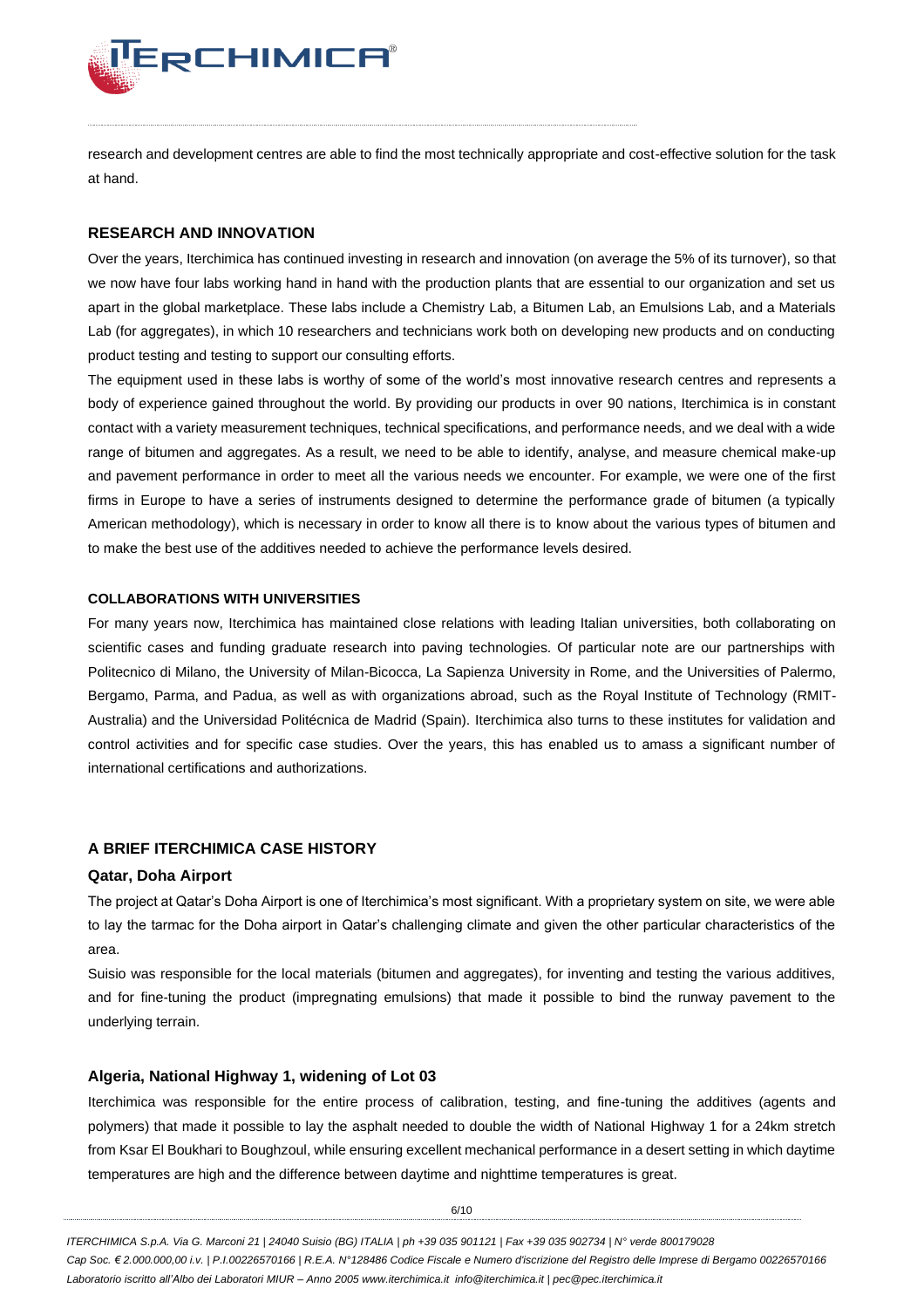

### **Cagliari, Poetto promenade: new coastal bike path alongside the lane for runners**

The pavement was made using a two-component resin designed by Iterchimica and mixed at the Suisio plant in order to achieve high levels of performance in terms of look, ecology, and durability thanks to an ideal union of technology and nature.

## **Lainate (MI), anti-smog parking lot for McDonald's**

The pavement for the parking lot features an eco-active, solvent-free asphalt with the Itertio2 Green additive (titanium dioxide). When sunlight comes into contact with this additive, it triggers a process that reduces pollutants in a manner similar to photosynthesis, making it possible to transform pavement into a sort of anti-smog reactor with the help of solar energy. This photocatalytic process absorbs pollutants to reduce organic micro-pollutants and nitrous oxides in the air for a significant reduction in air pollution.

## **Extraordinary Maintenance on the Pavia-Bereguardo**

Durability, safety, environmental protection and high performance: these are the peculiarities of the road pavement package adopted for the upgrading of the Pavia-Bereguardo motorway junction, a project on which a team formed by Iterchimica, the concession holder Milano Serravalle-Milano Tangenziali Spa, and the two executing companies Itinera and Caffù have collaborated.

The exemplary collaboration between the several operators involved has, in fact, enabled the requalification of the 9 km of road by using innovative materials and technical implementation methods that have allowed, on the one hand, to significantly reduce the environmental impact of the works compared to the usual interventions, on the other hand to guarantee very high final performances, by reducing the number of layers and using the whole milled material on site.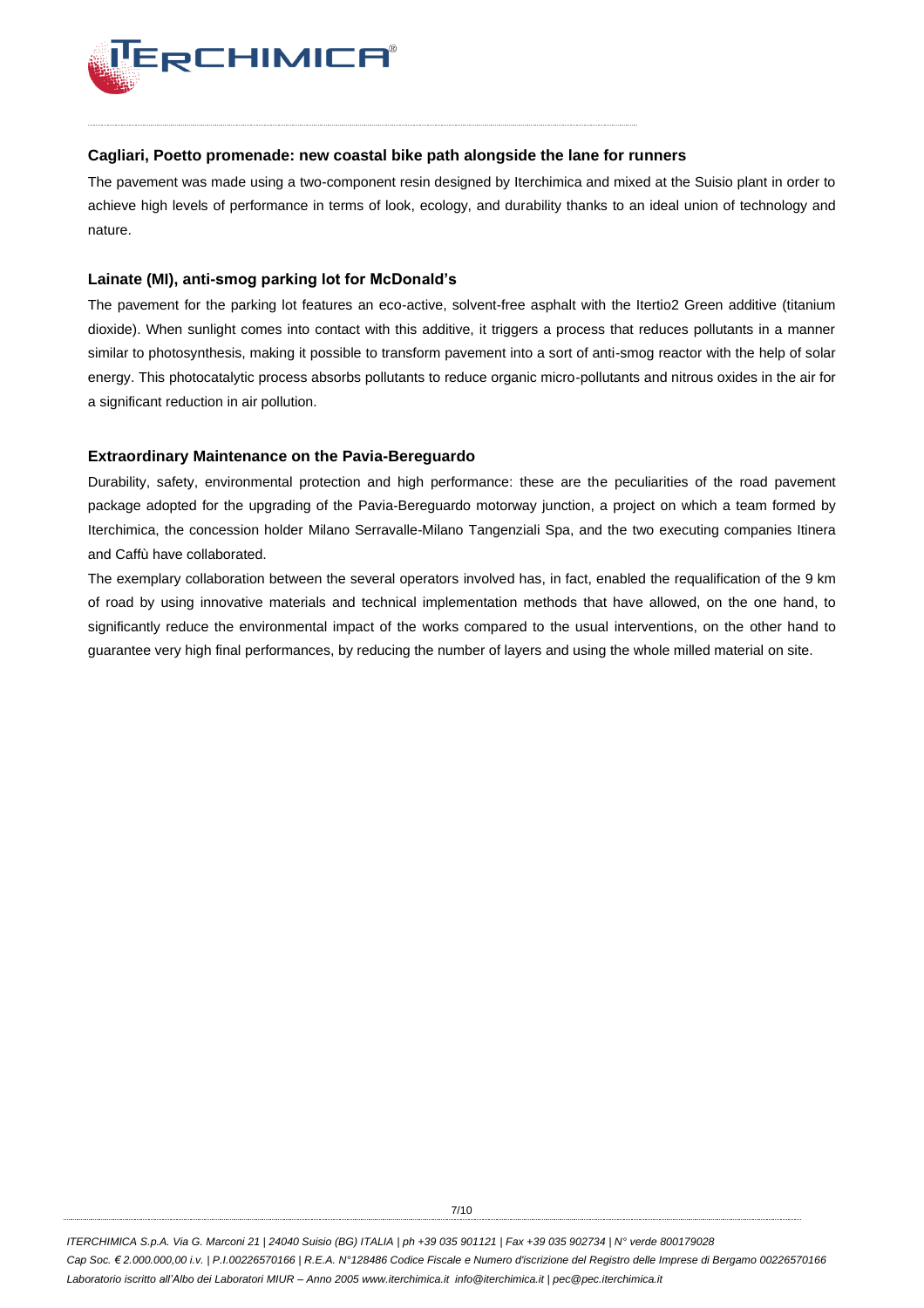

## **ITERCHIMICA IN BRIEF**

## *ITALIAN LEADER IN THE PRODUCTION AND DEVELOPMENT OF ASPHALT ADDITIVES*

## COMPANY HISTORY

- ✓ Founded in 1967 by Gabriele Giannattasio based on an idea that proved successful;
- ✓ In the 1990s, his children, Alessandro, Mariella, and Federica, joined the management team;
- ✓ Proprietary know-how developed by three, cutting-edge science labs dedicated to researching and developing new products;
- ✓ Ongoing research in close collaboration with leading Italian universities, which help to certify product performance and efficiency;
- ✓ Since 1996, Iterchimica has opened offices in Romania, Venezuela, and, most recently, in Canada to serve the North American market;
- Market leader in Italy with over 70% market share;
- $\checkmark$  The company's product range is able to meet a wide range of needs, including:
	- o Reducing pavement thickness without sacrificing on performance;
	- o Significantly increasing a pavement's useful life;
	- o Reducing environmental impact, including:
		- Reducing energy consumption by lowering working temperatures without compromising the laying process;
		- Reducing the use of virgin aggregates by using up to 90% reclaimed asphalt;
		- Absorbing vehicle emissions;
		- Reducing traffic noise and vibrations;
		- Integrating infrastructures into the surrounding environment;
- Iterchimica consulting and planning-support services to help determine the best solution that will maximize the performance of the road surface based on the characteristics of the aggregates available and other project limitations, while also maximizing savings;
- ✓ Iterchimica also provides work-site support services to ensure the most efficient use of additives and maximize pavement performance.

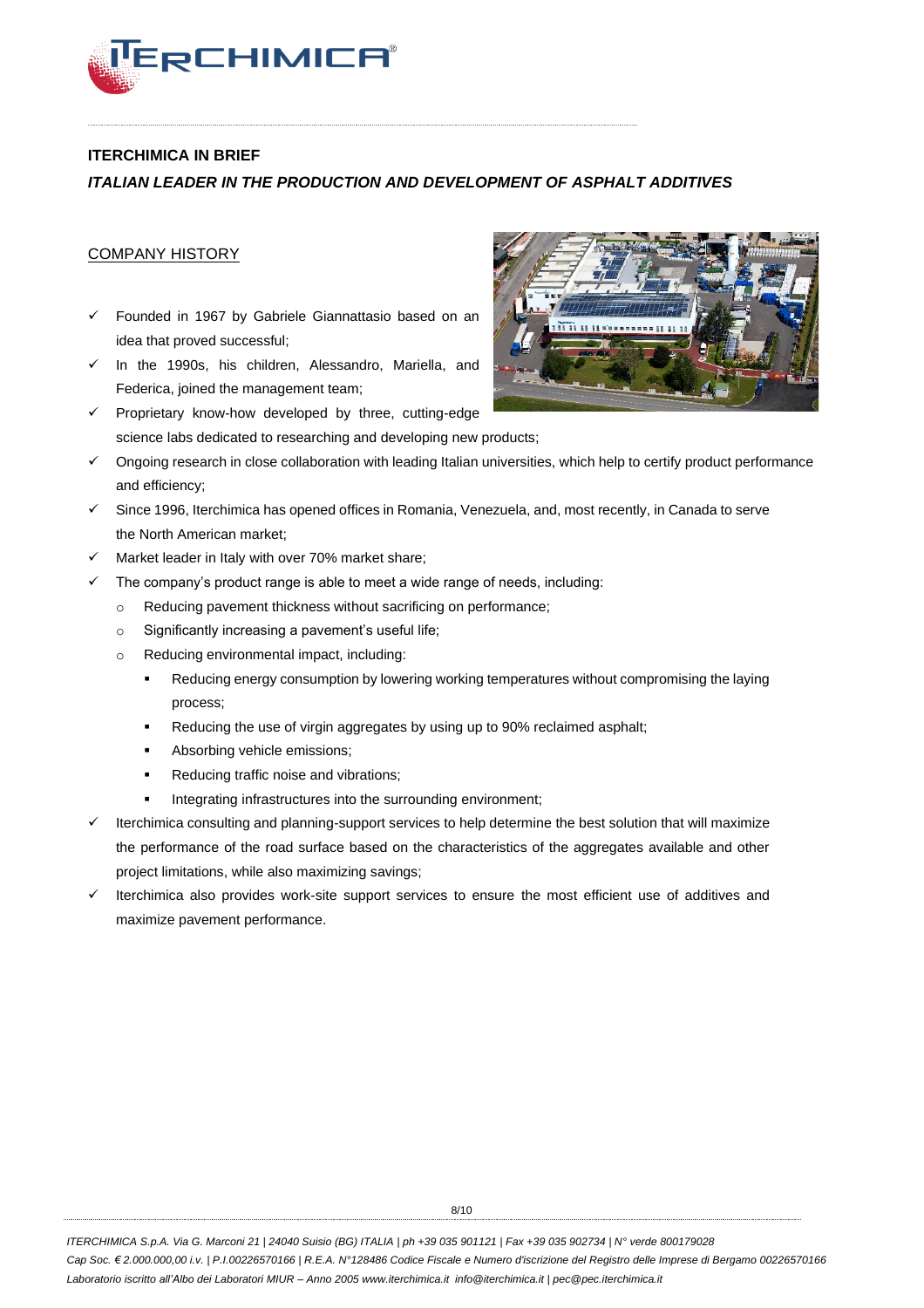

## **MANAGEMENT TEAM**

#### **GABRIELE GIANNATTASIO – EXECUTIVE VICEPRESIDENT AND FOUNDER**



Founder of the company in 1967, he was one of the first to understand the value of additives for asphalt pavements. His enthusiasm and charisma took Iterchimica to international success, able to compete against multinational corporations in certain market niches. Today, he holds the position of Executive Vicepresident and continues to lend his experience and knowledge to the service of the company.

#### **VITO GAMBERALE - PRESIDENT**



Vito Gamberale has held positions within senior management for a number of leading Italian corporations, including SIP, Telecom Italia, TIM, 21 Investimenti, Autostrade, Fondo Italiano per le Infrastrutture (F2i), and various subsidiaries of the ENI Group. As a shareholder and chairman of the Iterchimica board of directors since June 2015, he is now leading the company through a process of reorganization aimed at achieving significant growth in a strategic market of great potential.

#### **FEDERICA GIANNATTASIO - CEO**



After extensive experience within the organization, she was named CEO of the company in 2015 based on her great technical and organizational skill. A curious, disciplined individual, she is the leading promoter of the spirit of innovation that has always been a distinguishing feature of the company and works to disseminate the ability to find efficient, effective solutions throughout the organization.

#### **ALESSANDRO GIANNATTASIO - VICEPRESIDENT**



The first of the founder's children to join the firm, he now oversees the crucial foreign-markets area. In addition to coordinating the network of agents and distributors, he has personally followed major contracts alongside the general contractors with which Iterchimica is a strategic partner.

### **MARIELLA GIANNATTASIO – CFO & CEO**



Having joined Iterchimica at the end of the 1990s, she now holds the position of CFO and director of Human Resources. An optimistic, even-tempered individual, she has helped to give Iterchimica one of the highest financial ratings in the province of Bergamo by effectively managing relations with both vendors and banks.